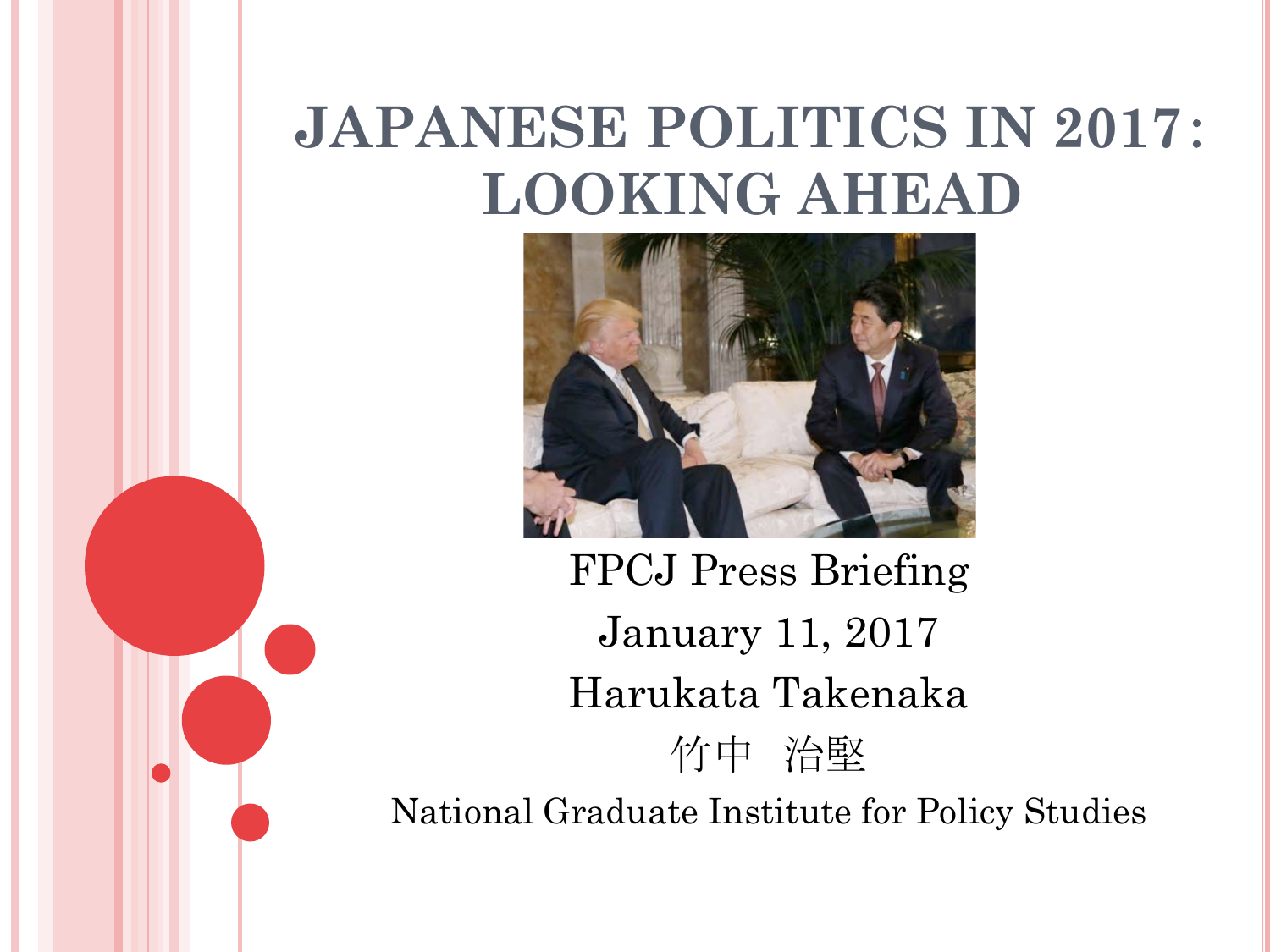### **I. THE SECOND AND THIRD ABE CABINET**

1. Prime Minister Abe in the Fifth year as the prime minister

- $\Rightarrow$  PM Abe has kept his position since Dec 26, 2012.
- 2. No reshuffling until Sep 3,  $2014 \Rightarrow$  Unprecedented!
- 3. Long serving ministers  $\Rightarrow$  Unprecedented!!
	- 1) Aso Taro (Deputy PM & Finance Minister) Dec 26,  $2012$  ~
	- 2) Suga Yoshihide (Chief Cabinet Secretary) Dec 26,  $2012$  ~
	- 3) Kishida Fumio (Foreign Minister) Dec 26,  $2012$  ~
	- 4) Yasuhisa Shiozaki (Minister for Welfare and Labor) Sep 3, 2014〜
	- 5) Sanae Takaichi (Minister for Internal Affairs and Communications) Sep 3, 2014〜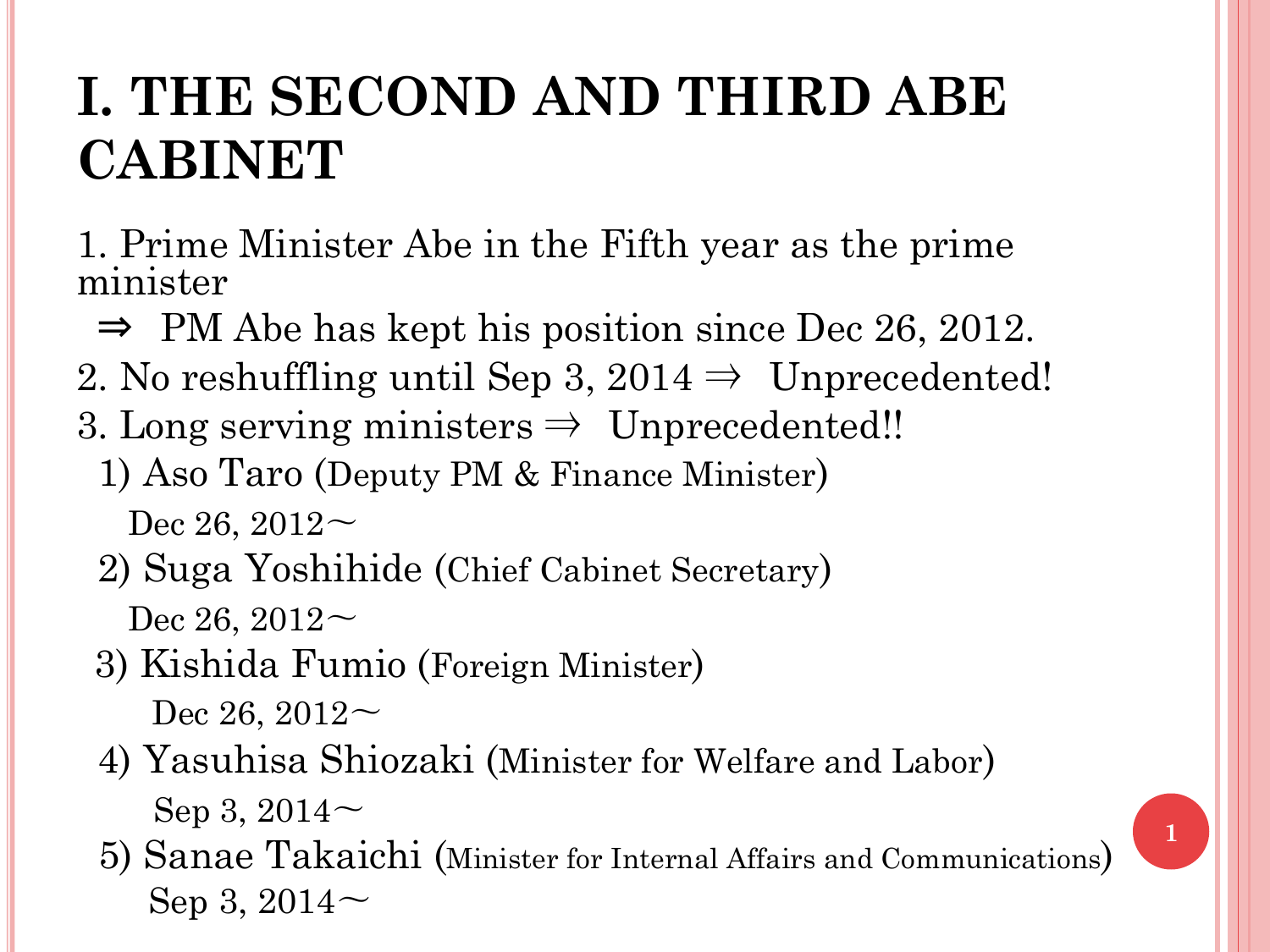#### **II. Transformation of Japanese Parliamentary System and Prime Minister's Power**

- 1. Political reform of 1994
	- 1) The electoral reform:  $SNTV \Rightarrow FPTP+PR$
	- 2) Stricter regulations on political funding.
- 2. Administrative reform of 2001
	- 1) More authority for the PM to formulate policies.
	- 2) Expansion of the organizations supporting the PM
		- (1) The reorganization of the Cabinet Secretariat.
		- (2) The creation of the Cabinet Office.
- 3. Creation of the Cabinet Bureau of Personnel Affairs in 2014
- Expansion of Prime Minister's Power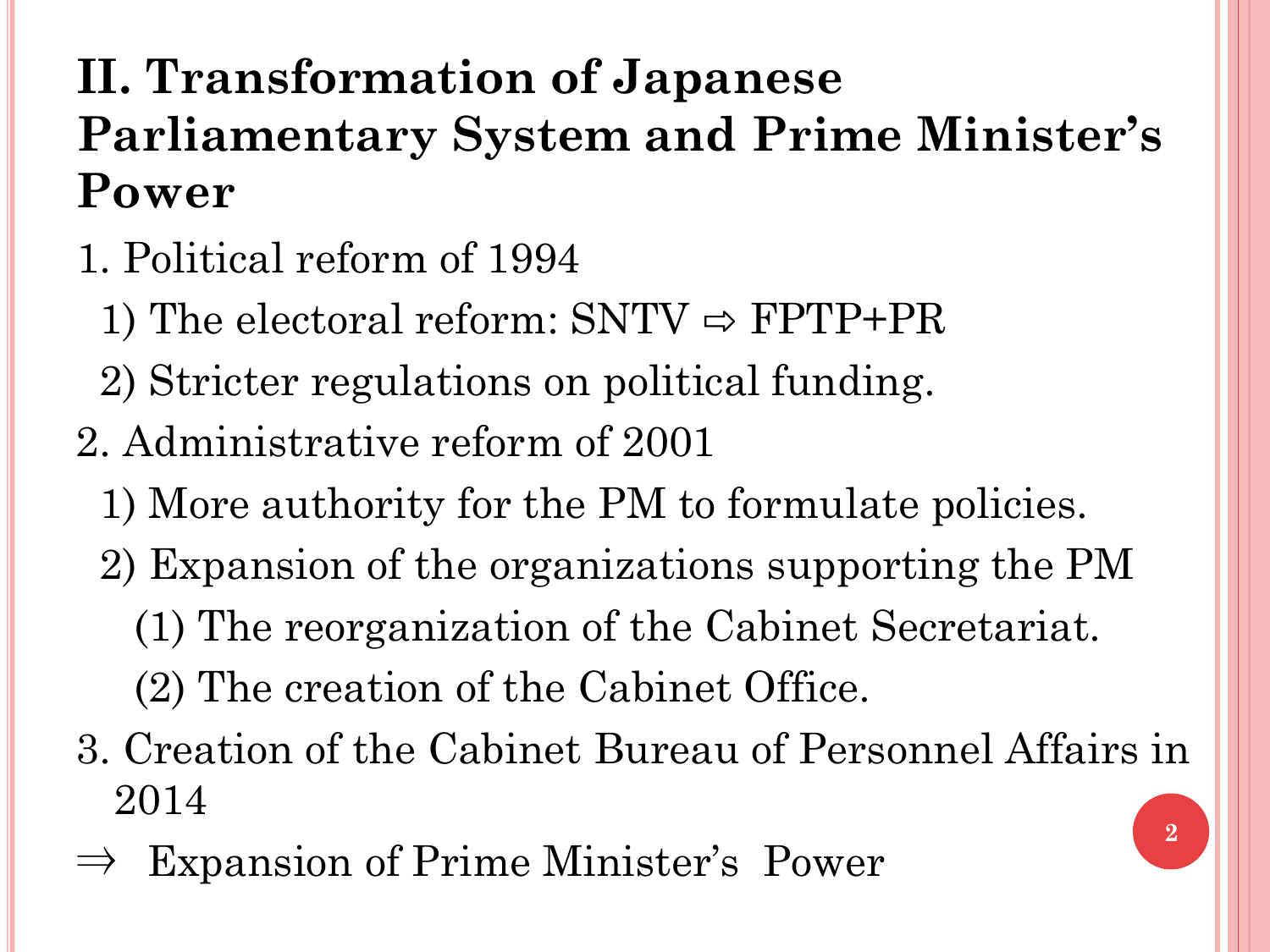# **III. Constraints on the Prime Minister: Diet**

- 1. A strong second chamber: the House of Councilors
	- 1) Independent from the cabinet
	- 2) Almost the same power as the Lower House
- 2. PM with not so much to control over parliamentary business
	- 1) A decentralized committee system
	- 2) No control over agenda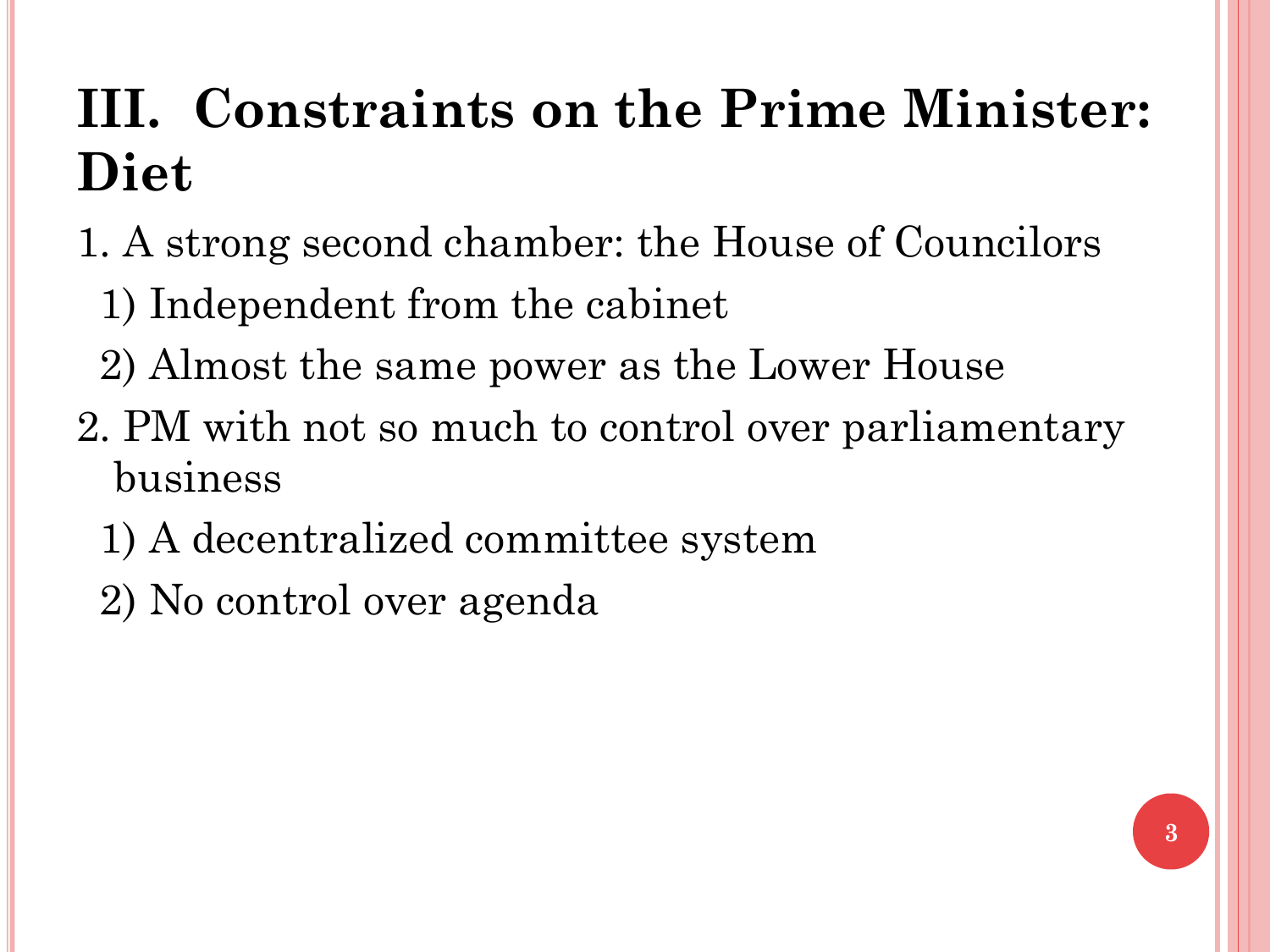# **IV. Challenges for PM Abe 2017**

- 1. Three major challenges
- 1) Trump Administration
- 2) "Abenomics" and "Work Style" Reform
- 3) Legal measures to prepare abdication
- 2. Other challenges
- 1) Sino-Japan relation
- 2) Russo-Japan relation
- 3) Japan-Korea relation
- 4) Timing of general election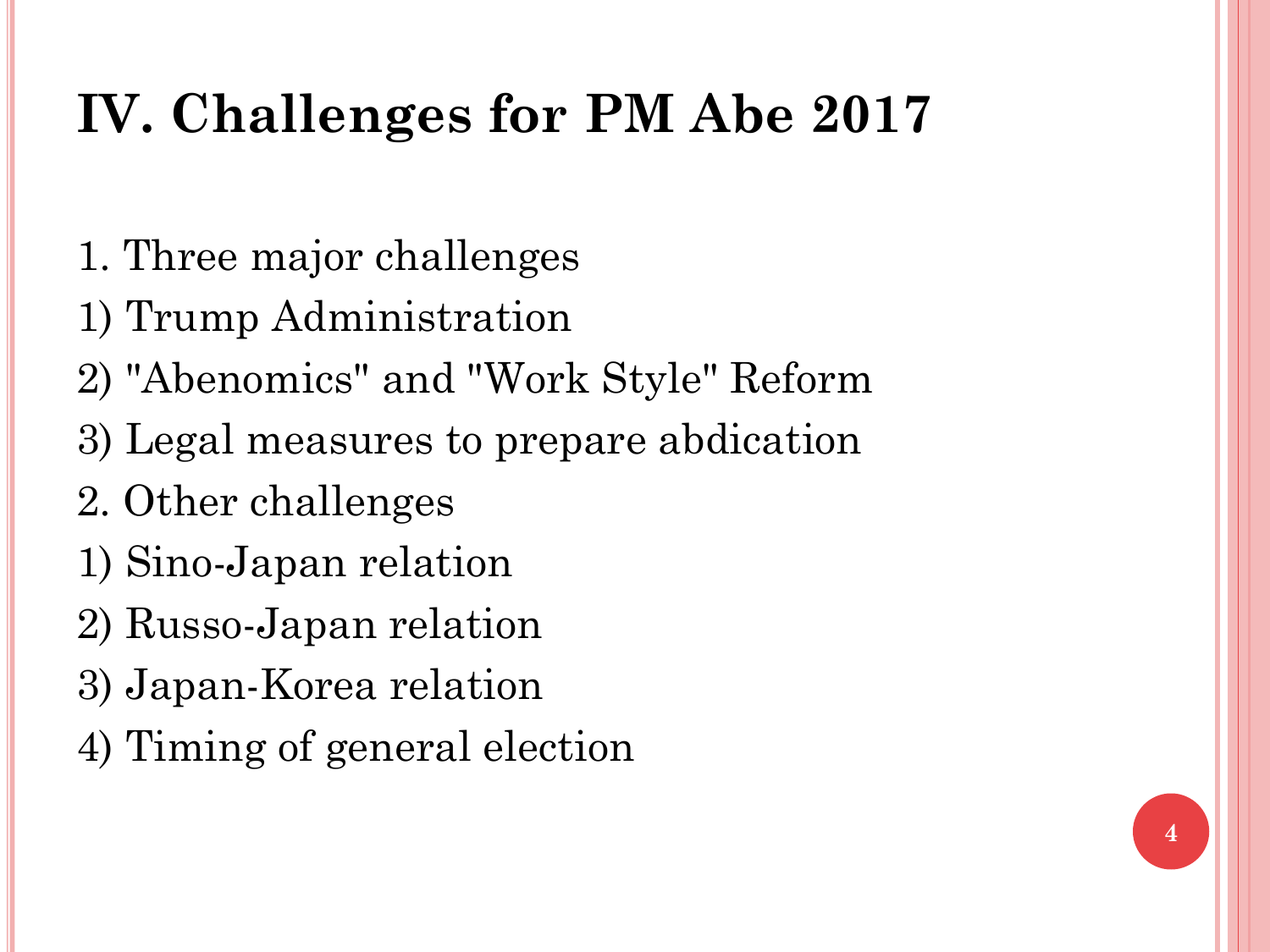#### **V. Three Major Challenges**

- 1. Trump Administration
- 1) The largest issue: predictability
- 2) Withdrawal from  $TPP \Rightarrow Japan$  has to redesign its external economic policy.
- (1) US-Japan FTA?
- (2) Regional Comprehensive Economic Partnership?
- (3) Japan-EU Economic Partnership?
- 3) Pressure on Japanese companies to abide by the principle of "America First"?
- 4) Larger role in the regional security?
- (1) Increase in defense budget?
- (2) More involvement in South China Sea? **<sup>5</sup>**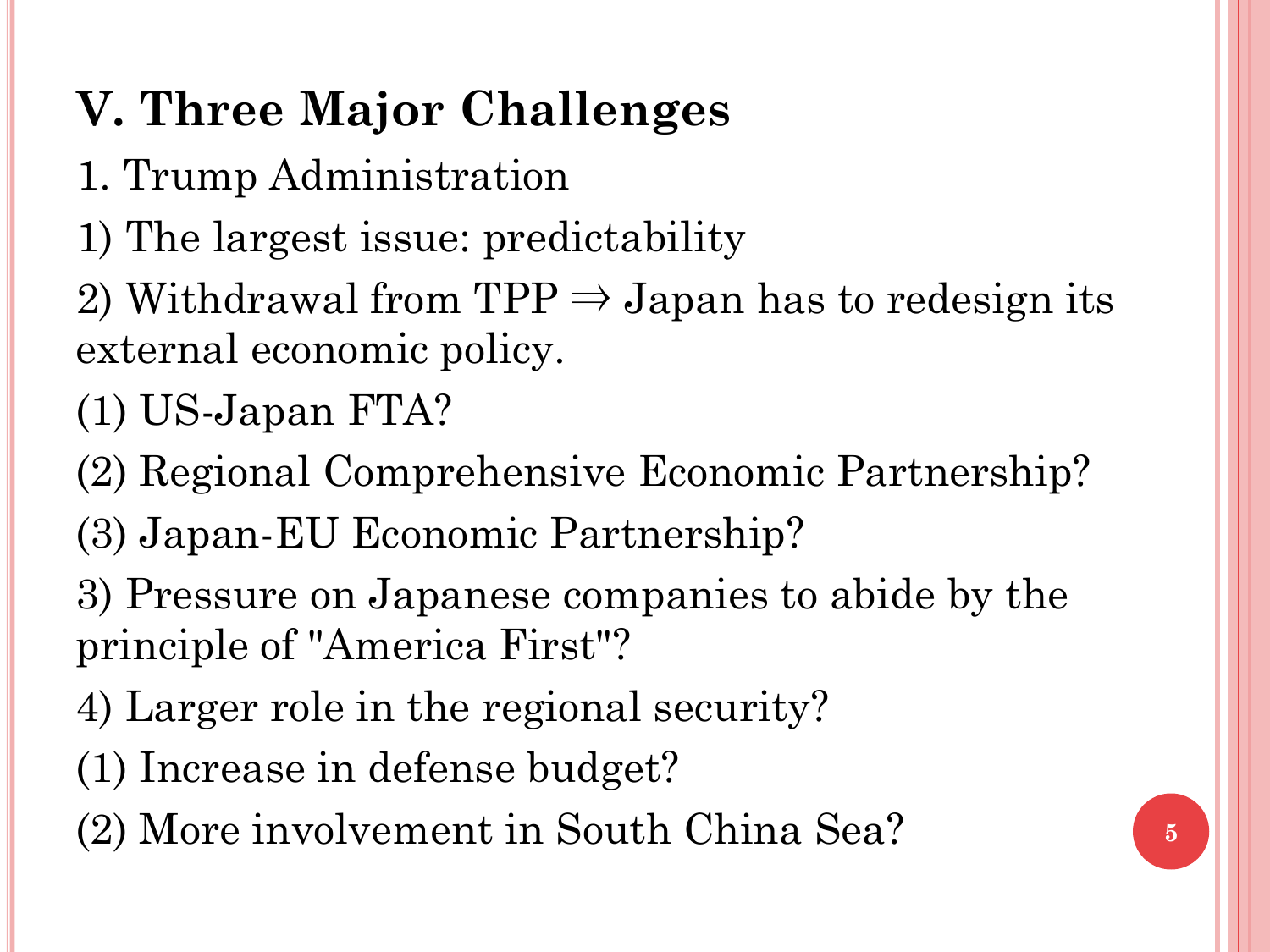- 2-1. "Abenomics" fading or stagnating
	- 1) The change in monetary policy in September 2016. (「総括的な検証」と「長短金利操作付き量的・質的金融緩和」 **)**
	- 2) Growth Strategy or Structural reform
- (1) Slow since spring of 2015
- (2) A little progress toward the end of 2016
- $\Rightarrow$  TPP related bills and IR bill
- (3) Important issues stagnating
- a) Labor market reform
- b) Deregulation related to internet related services (Eg. Uber and AirBnB)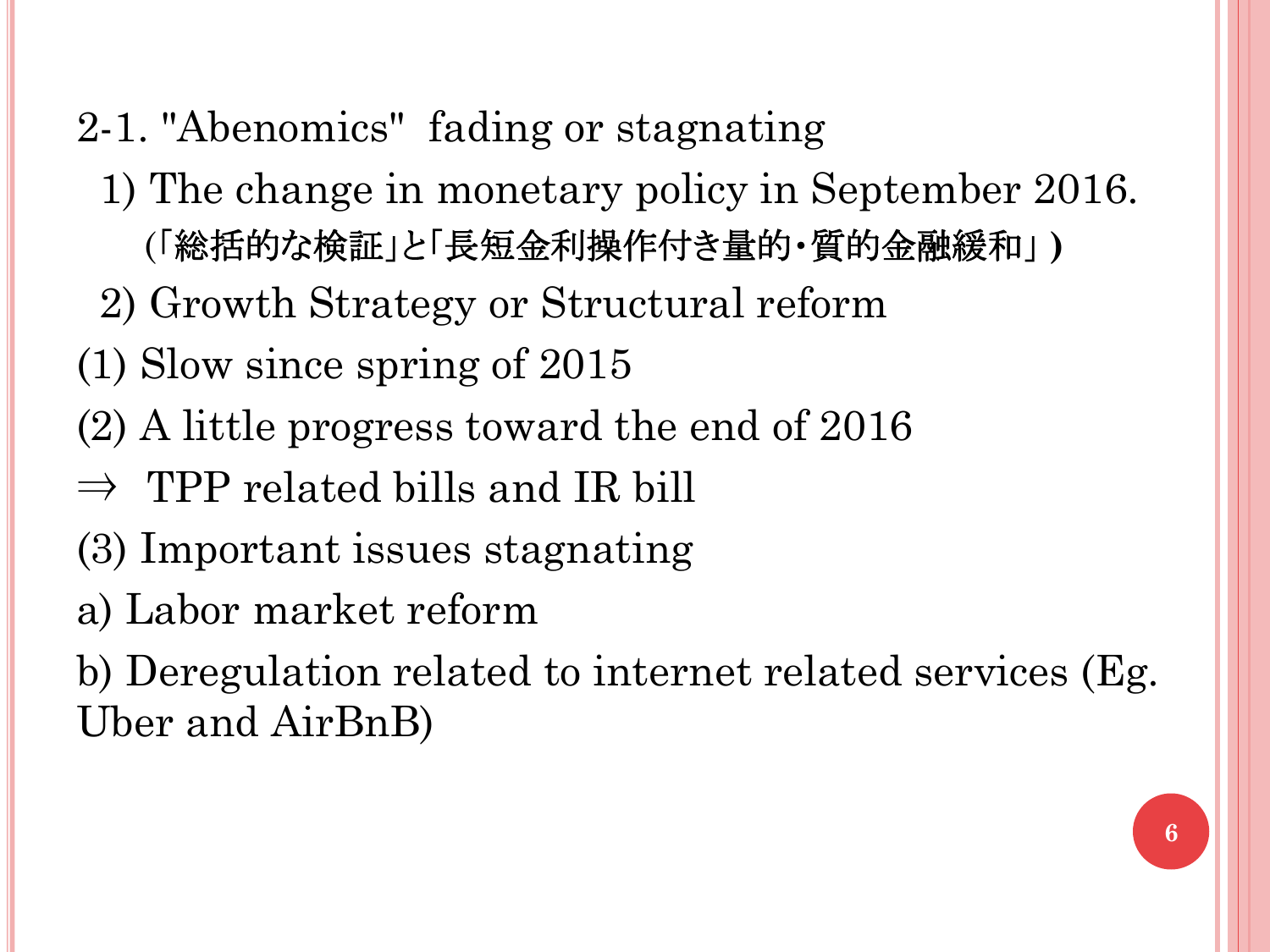- 2-2. "Work Style" Reform (「働き方改革」)
- 1) Equal pay for equal work (「同一賃金同一労働」)
- (1) Eliminate wage differences between the regular workforce and irregular workforce
- (2) Raise wage level
- $\Rightarrow$  Real issue: job security
- 2) Other possible agendas
	- (1) Elimination of long working hours
	- (2) Job training
	- (3) More flexible labor market?
- $\Rightarrow$   $\Box$ Real issue: more flexibility needed for a certain segment of the labor force.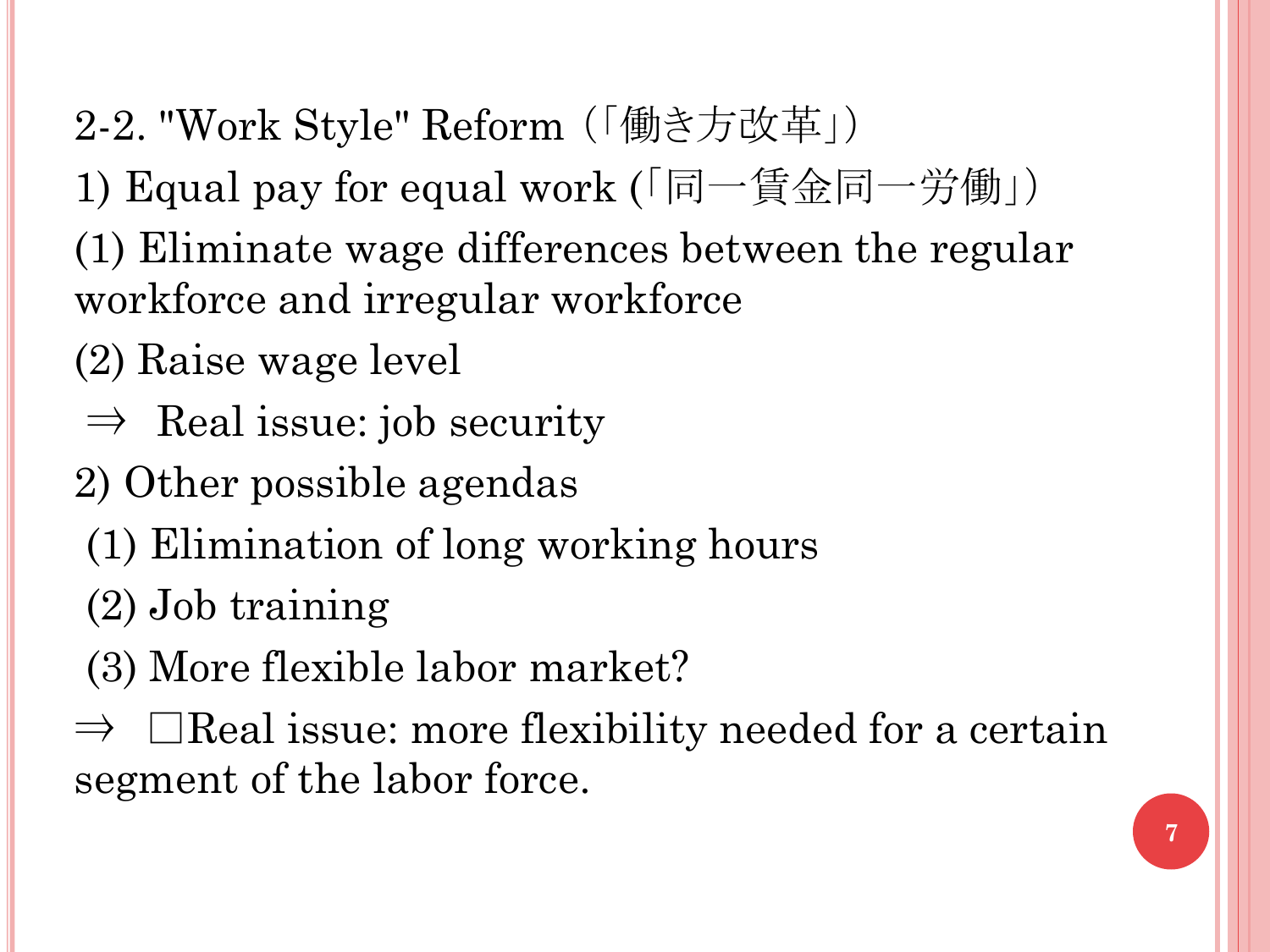- 3. Legal measures to prepare abdication
	- 1) Abe cabinet intends to legislate a special bill.
	- 2) Advisory council has been discussing this issue.
	- 3) Issues to be considered.

(1) Legislation of a special bill or revision of Imperial Household Law?

- (2) Government bill or private bill?
- (3) Ordinary session or extra-ordinary session?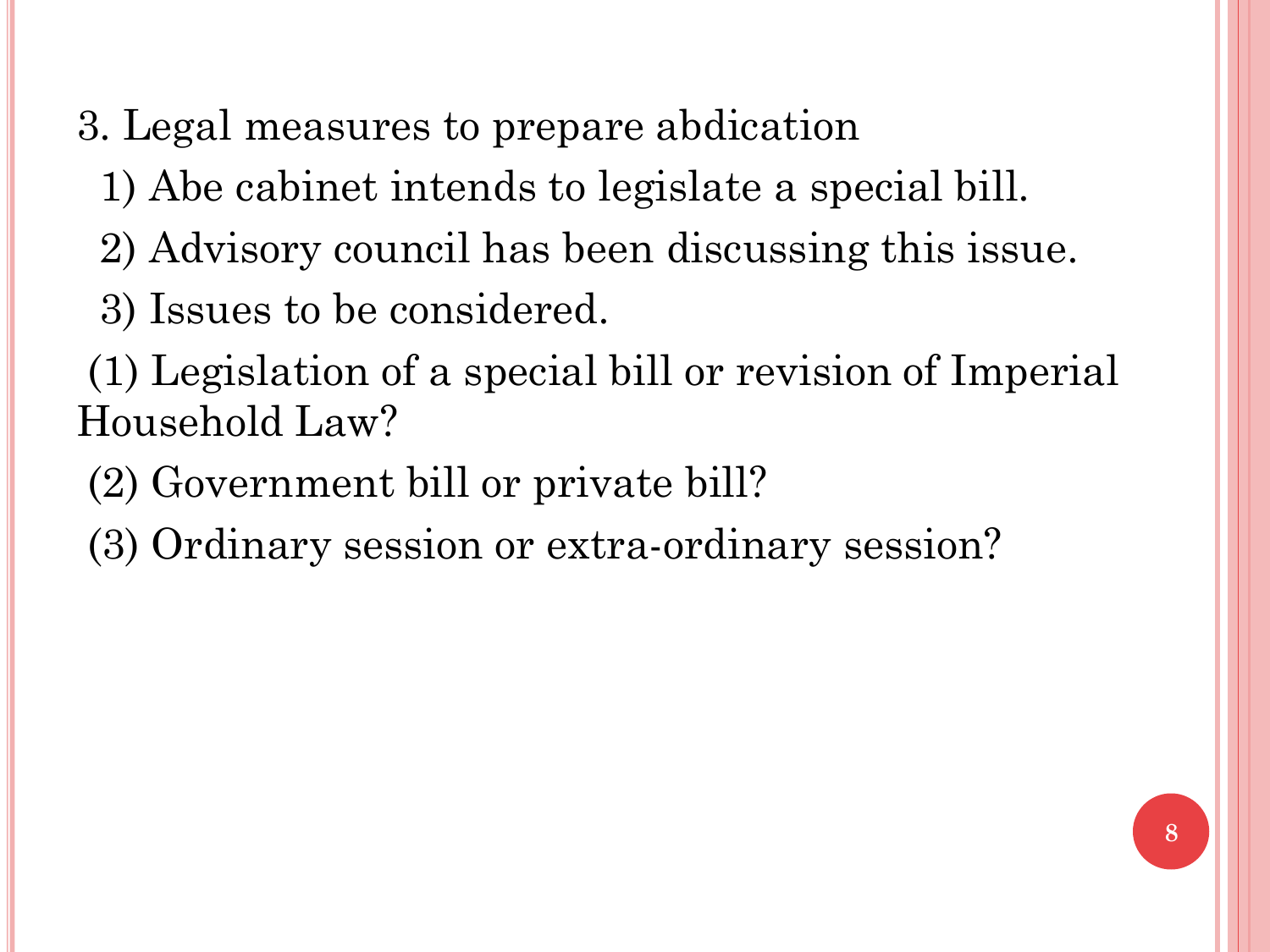### **VI. Other Challenges**

- 1. Sino-Japan relationship
- 1) Tension over the Senkaku islands
- 2) South China Sea
- 2. Russo-Japan relationship
- 1) PM Abe eager to conclude peace treaty negotiations.
- 2) Joint economic activities (共同経済活動) in the northern territories.
- $\Rightarrow$  Russia has no intention to return any of the northern territories.
- 3. Japan-Korea relationship

Deteriorating because of the comfort woman statue in Pusan.